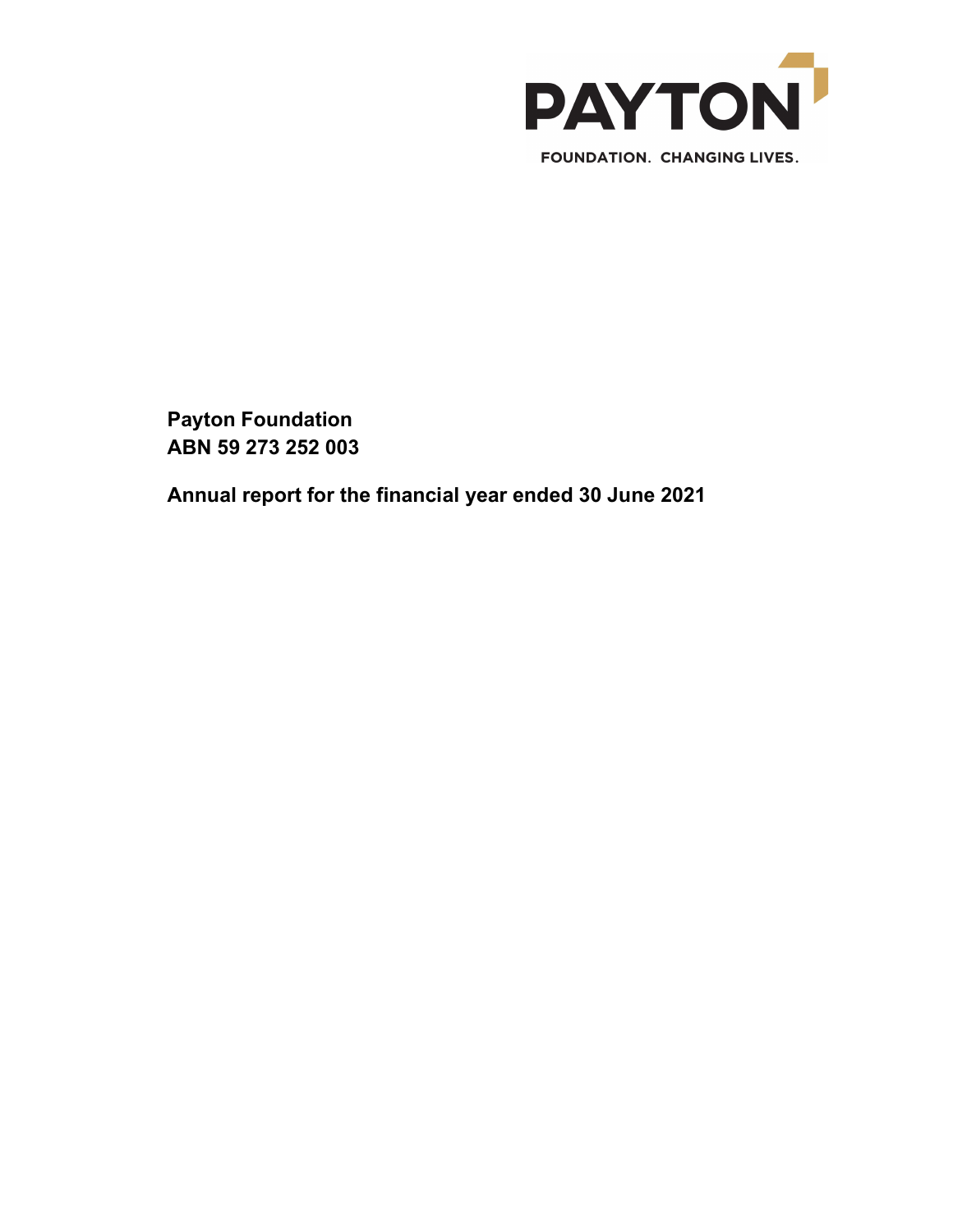Index to the financial report

### Index to the financial report Contents Page

| I<br>. .<br>۰.<br>v<br>v<br>×<br>۰. |
|-------------------------------------|
|-------------------------------------|

| Annual financial statements                                |                |
|------------------------------------------------------------|----------------|
| Statement of profit or loss and other comprehensive income |                |
| Statement of financial position                            | 2              |
| Statement of changes in equity                             | 3              |
| Statement of cash flows                                    | $\overline{4}$ |
| Notes to the financial statements                          | $5 - 15$       |
| Directors' declaration                                     | 16             |
| Auditor's independence declaration                         | 17             |
| Independent auditor's report                               | 18-19          |
|                                                            |                |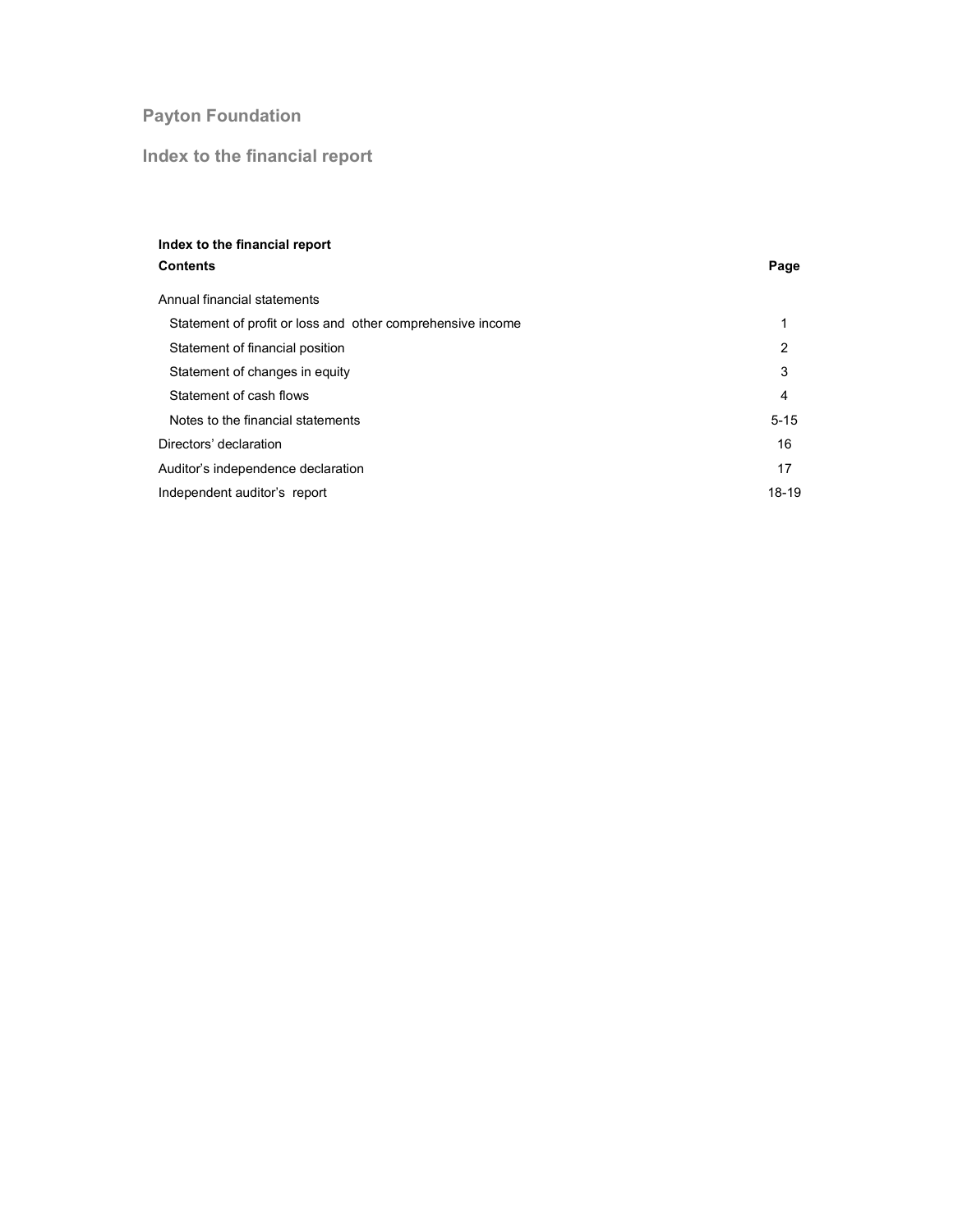### ABN 59 273 252 003

### STATEMENT OF PROFIT OR LOSS AND OTHER COMPREHENSIVE INCOME FOR THE YEAR ENDED 30 JUNE 2021

|                                     | <b>Note</b> | 2021      | 2020      |
|-------------------------------------|-------------|-----------|-----------|
|                                     |             | \$        | \$        |
| Revenue                             | 2           | 104,921   | 82,631    |
| Other income                        | 2           | 5         | 12        |
| Donations                           | 3           | (71, 676) | (81, 033) |
| Audit fees                          | 3           | (3,000)   | (3,000)   |
| Bank charges                        | 3           | (479)     | (526)     |
| Operating surplus before income tax |             | 29,771    | (1,916)   |
| Income tax expense                  |             |           |           |
| Operating surplus for the year      |             | 29,771    | (1,916)   |

### Other comprehensive income

### Items that will be reclassified subsequently to profit or loss when specific conditions are met:

| Fair value gains/(losses) on available-for-sale financial assets, net of |  |        |         |
|--------------------------------------------------------------------------|--|--------|---------|
| tax                                                                      |  | -      |         |
| Total other comprehensive income for the year                            |  |        |         |
| Total comprehensive income for the year                                  |  | 29.771 | (1.916) |
| Total comprehensive income attributable to owners of the entity          |  | 29.771 | (1.916) |

The accompanying notes form part of these financial statements.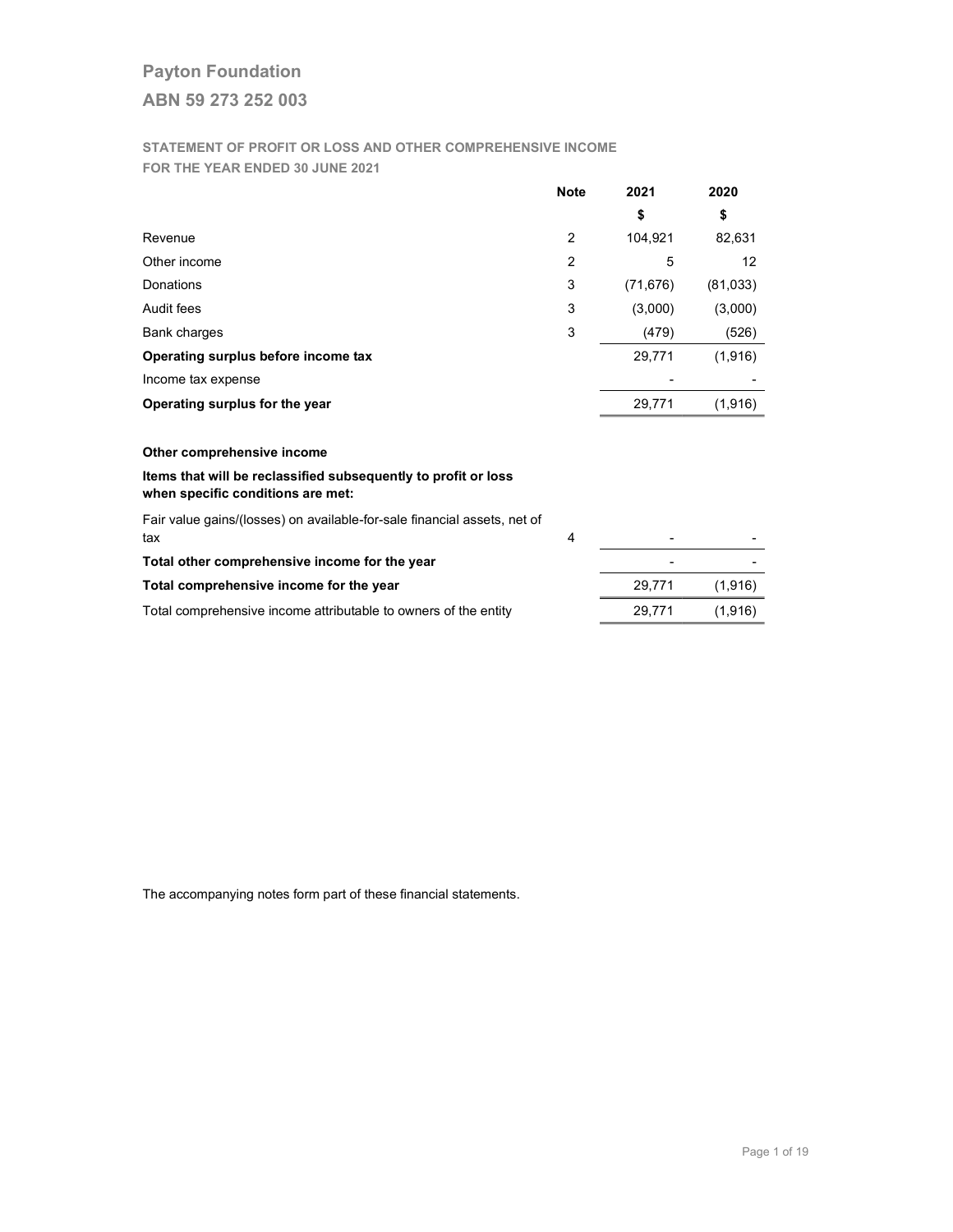### STATEMENT OF FINANCIAL POSITION AS AT 30 JUNE 2021

|                             | <b>Note</b>    | 2021     | 2020     |
|-----------------------------|----------------|----------|----------|
|                             |                | \$       | \$       |
| <b>ASSETS</b>               |                |          |          |
| <b>CURRENT ASSETS</b>       |                |          |          |
| Cash and cash equivalents   | 4              | 31,304   | 4,533    |
| <b>GST</b> refundable       | 5              |          | 300      |
| <b>TOTAL CURRENT ASSETS</b> |                | 31,304   | 4,833    |
| NON-CURRENT ASSETS          |                |          |          |
| <b>Financial assets</b>     | $\overline{4}$ | 5,000    | 5,000    |
| TOTAL NON-CURRENT ASSETS    |                | 5,000    | 5,000    |
| <b>TOTAL ASSETS</b>         |                | 36,304   | 9,833    |
|                             |                |          |          |
| <b>LIABILITIES</b>          |                |          |          |
| <b>Accounts Payable</b>     | 6              |          | 3,300    |
| <b>TOTAL LIABILITIES</b>    |                |          | 3,300    |
| <b>NET ASSETS</b>           |                | 36,304   | 6,533    |
|                             |                |          |          |
| <b>EQUITY</b>               |                |          |          |
| Retained earnings           |                | 81,304   | 51,533   |
| Reserves                    |                | (45,000) | (45,000) |
| <b>TOTAL EQUITY</b>         |                | 36,304   | 6,533    |

The accompanying notes form part of these financial statements.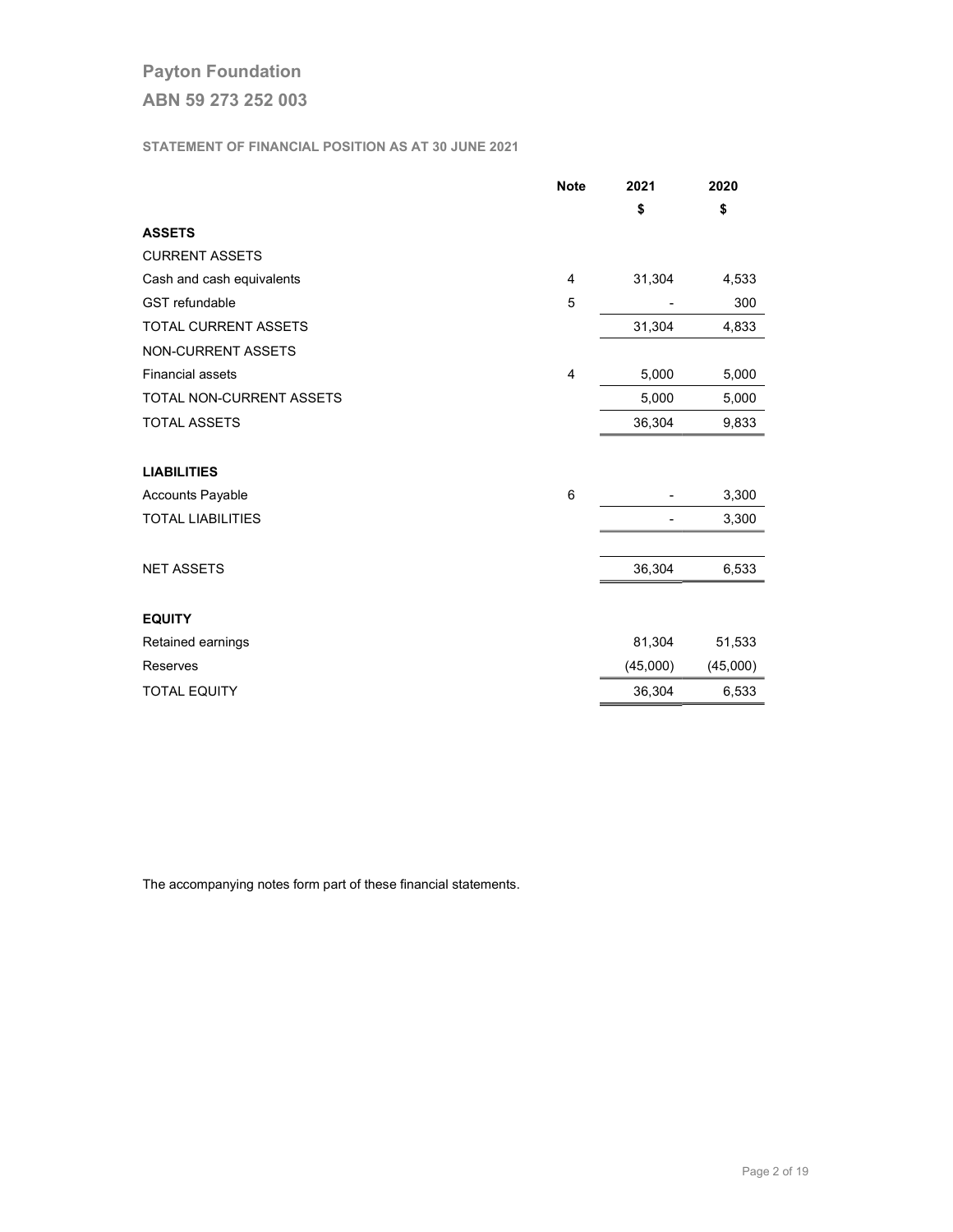### STATEMENT OF CHANGES IN EQUITY FOR THE YEAR ENDED 30 JUNE 2021

|           |                                                                           | <b>Note</b> | <b>Retained</b><br><b>Earnings</b> | <b>Financial</b><br><b>Assets</b><br><b>Reserve</b> | Total   |
|-----------|---------------------------------------------------------------------------|-------------|------------------------------------|-----------------------------------------------------|---------|
|           |                                                                           |             | \$                                 | \$                                                  | \$      |
|           |                                                                           |             |                                    |                                                     |         |
|           | Balance at 30 June 2019                                                   |             | 53,449                             | (45,000)                                            | 8,449   |
|           | Operating surplus for the year                                            |             | (1,916)                            |                                                     | (1,916) |
| the year: | Other comprehensive income for                                            |             |                                    |                                                     |         |
|           | net fair value losses on<br>available-for-sale financial<br>assets        |             |                                    |                                                     |         |
|           | Total other comprehensive income                                          |             |                                    |                                                     |         |
|           | <b>Total comprehensive income</b><br>attributable to owners of the entity |             |                                    |                                                     |         |
|           | for the year                                                              |             | (1,916)                            |                                                     | (1,916) |
|           | Balance at 30 June 2020                                                   |             | 51,533                             | (45,000)                                            | 6,533   |
|           | <b>Comprehensive income 2021</b>                                          |             |                                    |                                                     |         |
| year      | Operating surplus/(loss) for the                                          |             | 29,771                             |                                                     | 29,771  |
| the year: | Other comprehensive income for                                            |             |                                    |                                                     |         |
|           | net fair value losses on<br>available-for-sale financial<br>assets        |             |                                    |                                                     |         |
|           | Total other comprehensive income                                          |             |                                    |                                                     |         |
|           | Total comprehensive income<br>attributable to owners of the entity        |             |                                    |                                                     |         |
|           | for the year                                                              |             | 29,771                             |                                                     | 29,771  |
|           | Balance at 30 June 2021                                                   |             | 81,304                             | (45,000)                                            | 36,304  |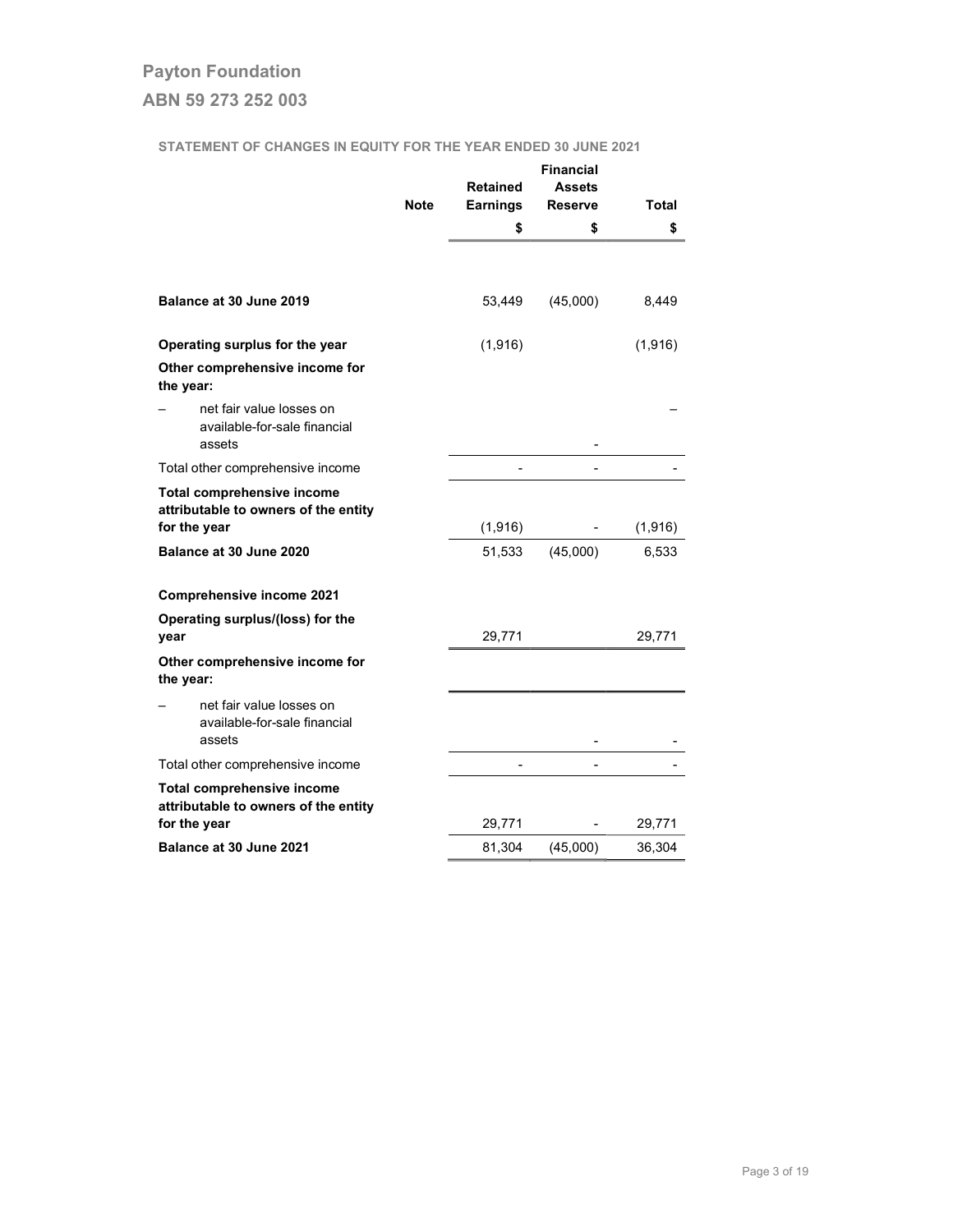### STATEMENT OF CASH FLOWS FOR THE YEAR ENDED 30 JUNE 2021

|                                                          | <b>Note</b> | 2021      | 2020      |
|----------------------------------------------------------|-------------|-----------|-----------|
|                                                          |             | \$        | \$        |
| CASH FLOWS FROM OPERATING ACTIVITIES                     |             |           |           |
| Receipt from donors                                      |             | 104.921   | 82,631    |
| Interest received                                        |             | 5         | 12        |
| <b>GST Refunds</b>                                       |             | 300       | 300       |
| Payments to deductible gift recipients                   |             | (71, 676) | (81, 033) |
| Payments to suppliers                                    |             | (6, 779)  | (526)     |
| Net cash generated from operating activities             |             | 26,771    | 1,384     |
| Net increase in cash held                                |             | 26,771    | 1,384     |
| Cash and cash equivalents at beginning of financial year |             | 4,533     | 3,149     |
| Cash and cash equivalents at end of financial year       | 4           | 31.304    | 4.533     |

The accompanying notes form part of these financial statements.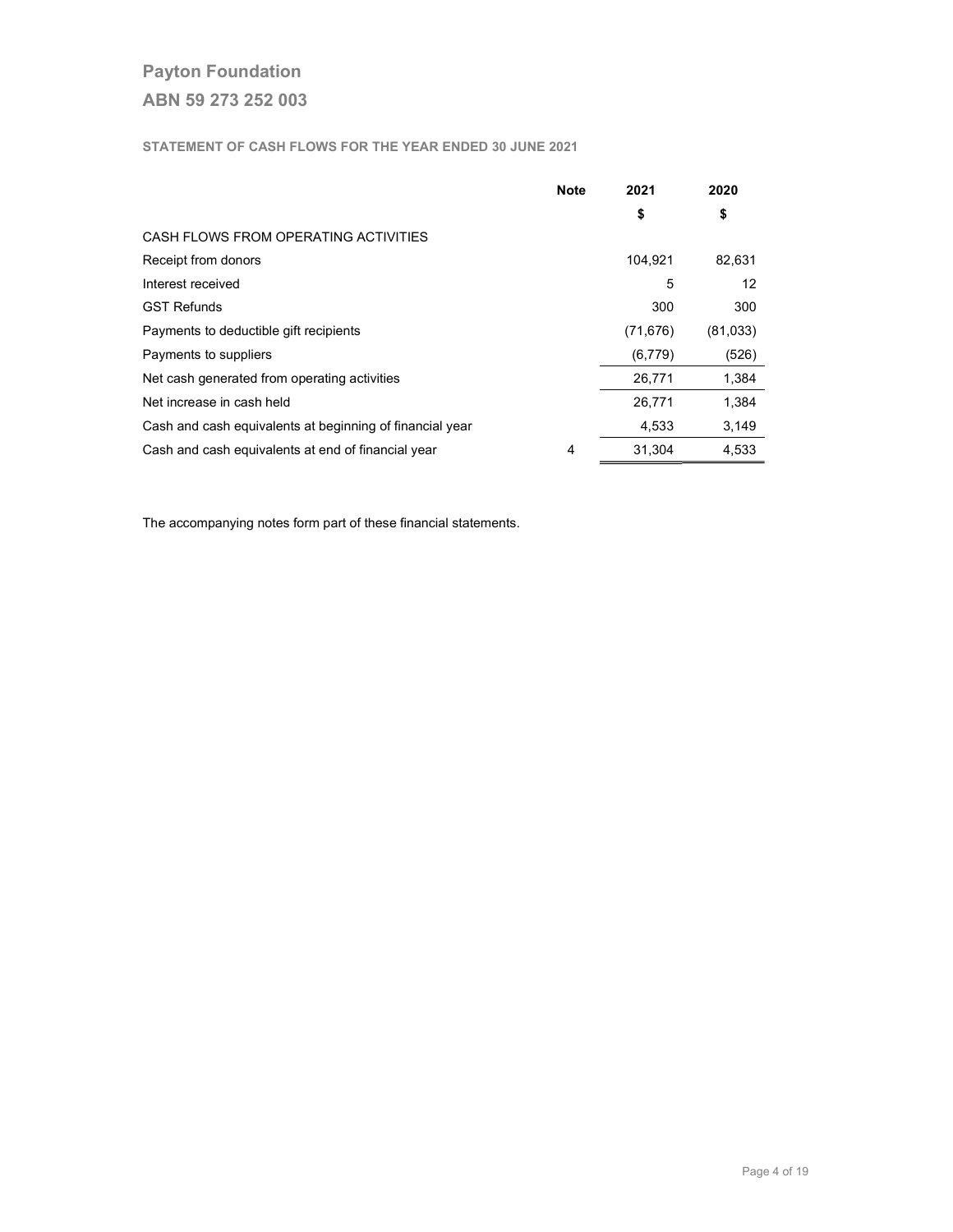NOTES TO THE FINANCIAL STATEMENTS FOR THE YEAR ENDED 30 JUNE 2021 NOTE 1: SUMMARY OF SIGNIFICANT ACCOUNTING POLICIES

### Basis of Preparation

Payton Foundation (a Public Ancillary Fund), applies Australian Accounting Standards – Reduced Disclosure Requirements as set out in AASB 1053: Application of Tiers of Australian Accounting Standards.

The financial statements are general purpose financial statements that have been prepared in accordance with Australian Accounting Standards – Reduced Disclosure Requirements of the Australian Accounting Standards Board (AASB) and the Australian Charities and Not-for-profits Commission Act 2012. The Fund is a not-for-profit entity for financial reporting purposes under Australian Accounting Standards.

Australian Accounting Standards set out accounting policies that the AASB has concluded would result in financial statements containing relevant and reliable information about transactions, events and conditions. Material accounting policies adopted in the preparation of these financial statements are presented below and have been consistently applied unless stated otherwise.

The financial statements, except for the cash flow information, have been prepared on an accrual basis and are based on historical costs, modified, where applicable, by the measurement at fair value of selected non-current assets, financial assets and financial liabilities. The amounts presented in the financial statements have been rounded to the nearest dollar.

The financial statements were authorised for issue on 22<sup>nd</sup> December 2021 by the directors of the Trustee of Payton Foundation.

### Accounting Policies

#### a. Revenue

Donations and bequests are recognised as revenue when received.

Interest revenue is recognised as it accrues using the effective interest method, which for floating rate financial assets is the rate inherent in the instrument. Dividend revenue is recognised when the right to receive a dividend has been established.

All revenue is stated net of the amount of goods and services tax.

### b. Financial Instruments

### Initial recognition and measurement

Financial assets and financial liabilities are recognised when the Entity becomes a party to the contractual provisions of the instrument. For financial assets, this is equivalent to the date that the Entity commits itself to either the purchase or the sale of the asset (ie trade date accounting is adopted).

Financial instruments (except for trade receivables) are initially measured at fair value plus transaction costs, except where the instrument is classified "at fair value through profit or loss", in which case transaction costs are expensed to profit or loss immediately. Where available, quoted prices in an active market are used to determine fair value. In other circumstances, valuation techniques are adopted.

Trade receivables are initially measured at the transaction price if the trade receivables do not contain a significant financing component or if the practical expedient was applied as specified in paragraph 63 of AASB 15: Revenue from Contracts with Customers.

### Classification and subsequent measurement

#### Financial liabilities

Financial liabilities are subsequently measured at:

- amortised cost; or
- fair value through profit and loss.

A financial liability is measured at fair value through profit and loss if the financial liability is: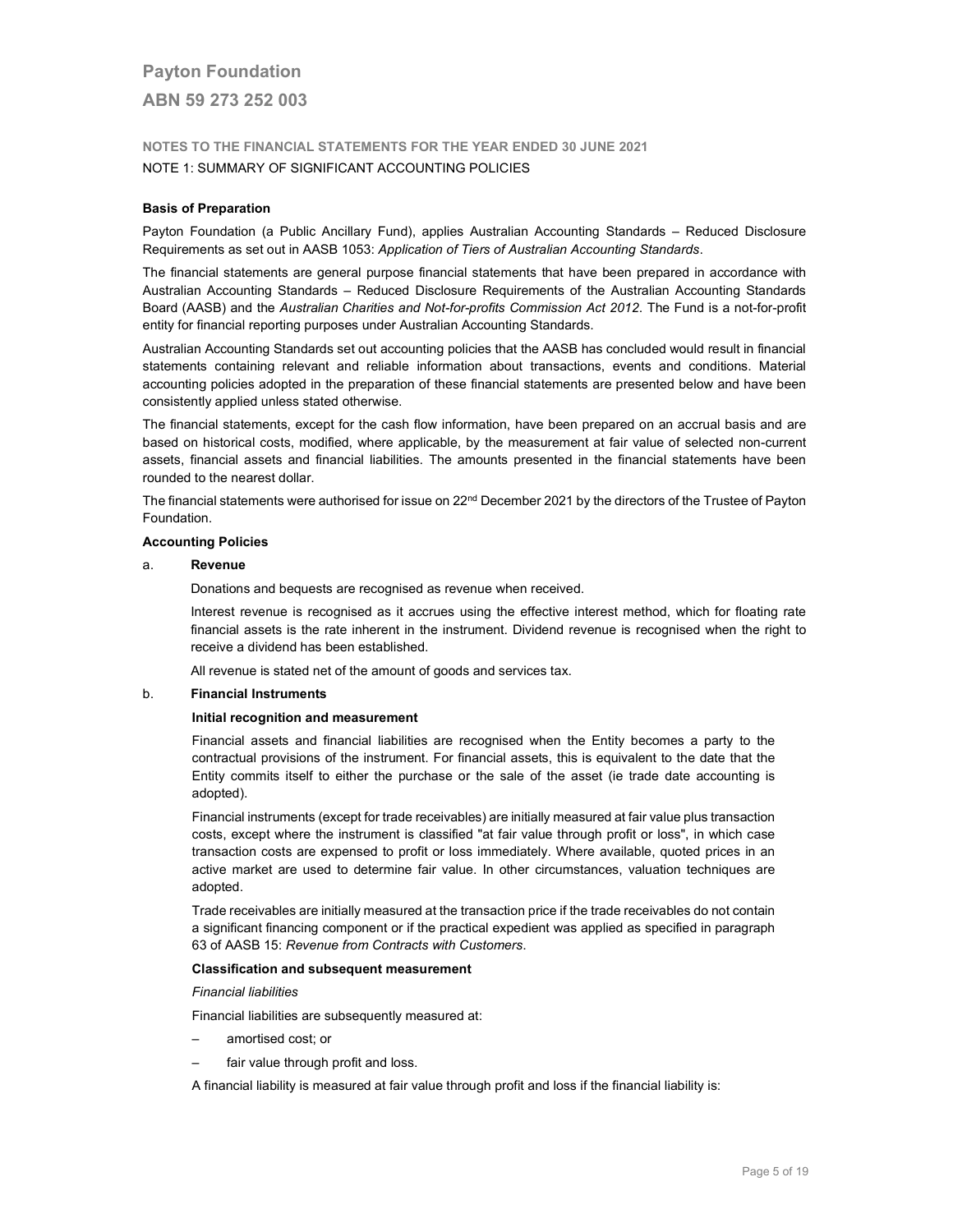### NOTES TO THE FINANCIAL STATEMENTS FOR THE YEAR ENDED 30 JUNE 2021

### NOTE 1: SUMMARY OF SIGNIFICANT ACCOUNTING POLICIES

- a contingent consideration of an acquirer in a business combination to which AASB 3: Business Combinations applies;
- held for trading; or
- initially designated as at fair value through profit or loss.

All other financial liabilities are subsequently measured at amortised cost using the effective interest method.

The effective interest method is a method of calculating the amortised cost of a debt instrument and of allocating interest expense to profit or loss over the relevant period.

The effective interest rate is the internal rate of return of the financial asset or liability. That is, it is the rate that exactly discounts the estimated future cash flows through the expected life of the instrument to the net carrying amount at initial recognition.

A financial liability is held for trading if it is:

- incurred for the purpose of repurchasing or repaying in the near term;
- part of a portfolio where there is an actual pattern of short-term profit taking; or
- a derivative financial instrument (except for a derivative that is in a financial guarantee contract or a derivative that is in an effective hedging relationship).

Any gains or losses arising on changes in fair value are recognised in profit or loss to the extent that they are not part of a designated hedging relationship.

The change in fair value of the financial liability attributable to changes in the issuer's credit risk is taken to other comprehensive income and is not subsequently reclassified to profit or loss. Instead, it is transferred to retained earnings upon derecognition of the financial liability.

If taking the change in credit risk to other comprehensive income enlarges or creates an accounting mismatch, these gains or losses should be taken to profit or loss rather than other comprehensive income.

A financial liability cannot be reclassified.

Financial assets

Financial assets are subsequently measured at:

- amortised cost;
- fair value through other comprehensive income; or
- fair value through profit or loss.

Measurement is on the basis of two primary criteria:

- the contractual cash flow characteristics of the financial asset; and
- the business model for managing the financial assets.

A financial asset that meets the following conditions is subsequently measured at amortised cost:

- the financial asset is managed solely to collect contractual cash flows; and
- the contractual terms within the financial asset give rise to cash flows that are solely payments of principal and interest on the principal amount outstanding on specified dates.

A financial asset that meets the following conditions is subsequently measured at fair value through other comprehensive income:

- the contractual terms within the financial asset give rise to cash flows that are solely payments of principal and interest on the principal amount outstanding on specified dates; and
- the business model for managing the financial asset comprises both contractual cash flows collection and the selling of the financial asset.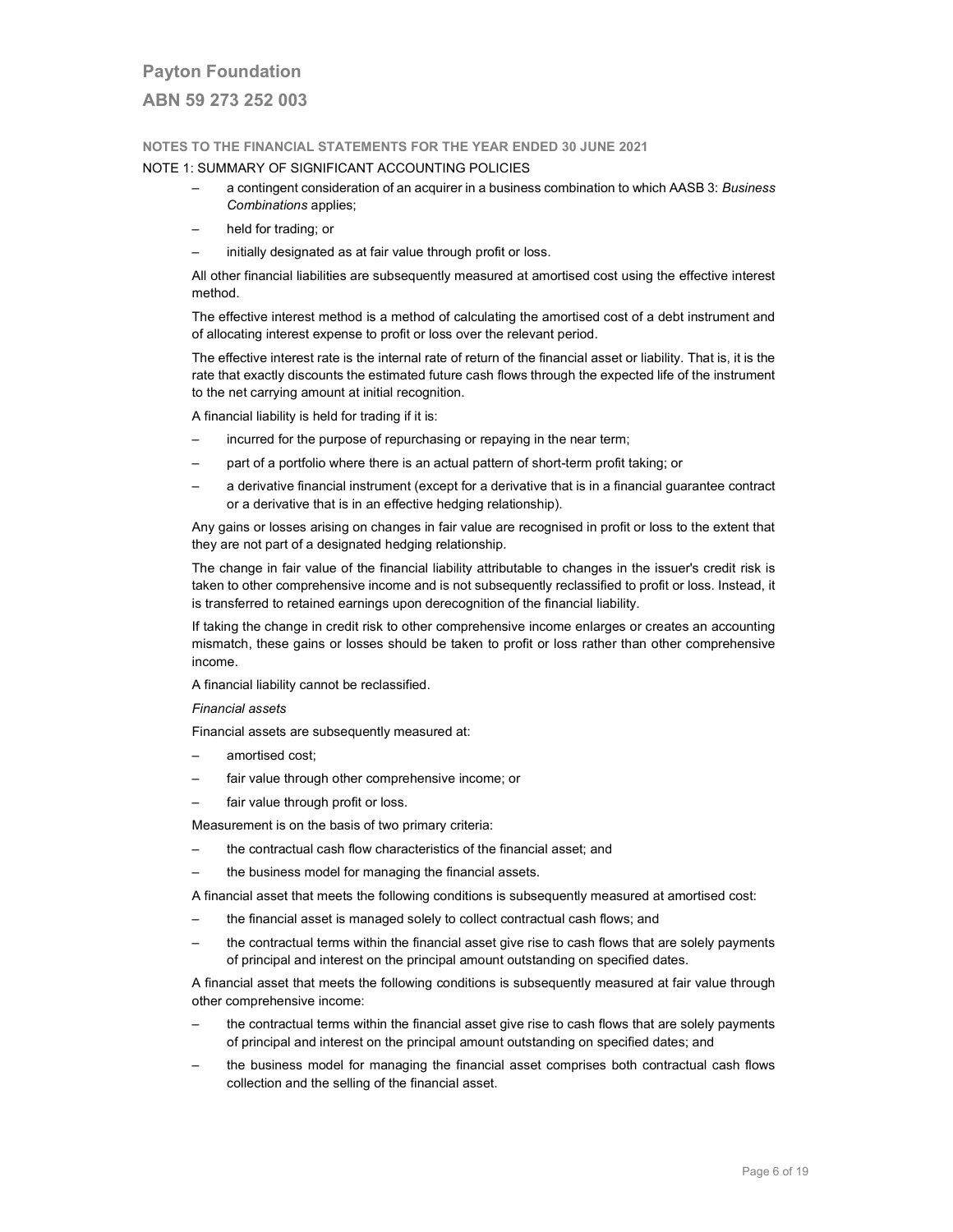### NOTES TO THE FINANCIAL STATEMENTS FOR THE YEAR ENDED 30 JUNE 2021

### NOTE 1: SUMMARY OF SIGNIFICANT ACCOUNTING POLICIES

By default, all other financial assets that do not meet the measurement conditions of amortised cost and fair value through other comprehensive income are subsequently measured at fair value through profit or loss.

The Entity initially designates a financial instrument as measured at fair value through profit or loss if:

- it eliminates or significantly reduces a measurement or recognition inconsistency (often referred to as an "accounting mismatch") that would otherwise arise from measuring assets or liabilities or recognising the gains and losses on them on different bases;
- it is in accordance with the documented risk management or investment strategy and information about the groupings is documented appropriately, so the performance of the financial liability that is part of a group of financial liabilities or financial assets can be managed and evaluated consistently on a fair value basis; and
- it is a hybrid contract that contains an embedded derivative that significantly modifies the cash flows otherwise required by the contract.

The initial measurement of financial instruments at fair value through profit or loss is a one-time option on initial classification and is irrevocable until the financial asset is derecognised.

### Equity instruments

At initial recognition, as long as the equity instrument is not held for trading or is not a contingent consideration recognised by an acquirer in a business combination to which AASB 3 applies, the Entity makes an irrevocable election to measure any subsequent changes in fair value of the equity instruments in other comprehensive income, while the dividend revenue received on underlying equity instruments investments will still be recognised in profit or loss.

Regular way purchases and sales of financial assets are recognised and derecognised at settlement date in accordance with the Entity's accounting policy.

### Derecognition

Derecognition refers to the removal of a previously recognised financial asset or financial liability from the statement of financial position.

### Derecognition of financial liabilities

A liability is derecognised when it is extinguished (ie when the obligation in the contract is discharged, cancelled or expires). An exchange of an existing financial liability for a new one with substantially modified terms, or a substantial modification to the terms of a financial liability, is treated as an extinguishment of the existing liability and recognition of a new financial liability.

The difference between the carrying amount of the financial liability derecognised and the consideration paid and payable, including any non-cash assets transferred or liabilities assumed, is recognised in profit or loss.

### Derecognition of financial assets

A financial asset is derecognised when the holder's contractual rights to its cash flows expires, or the asset is transferred in such a way that all the risks and rewards of ownership are substantially transferred.

All the following criteria need to be satisfied for the derecognition of a financial asset:

- the right to receive cash flows from the asset has expired or been transferred;
- all risk and rewards of ownership of the asset have been substantially transferred; and
- the Entity no longer controls the asset (ie it has no practical ability to make unilateral decisions to sell the asset to a third party).

On derecognition of a financial asset measured at amortised cost, the difference between the asset's carrying amount and the sum of the consideration received and receivable is recognised in profit or loss.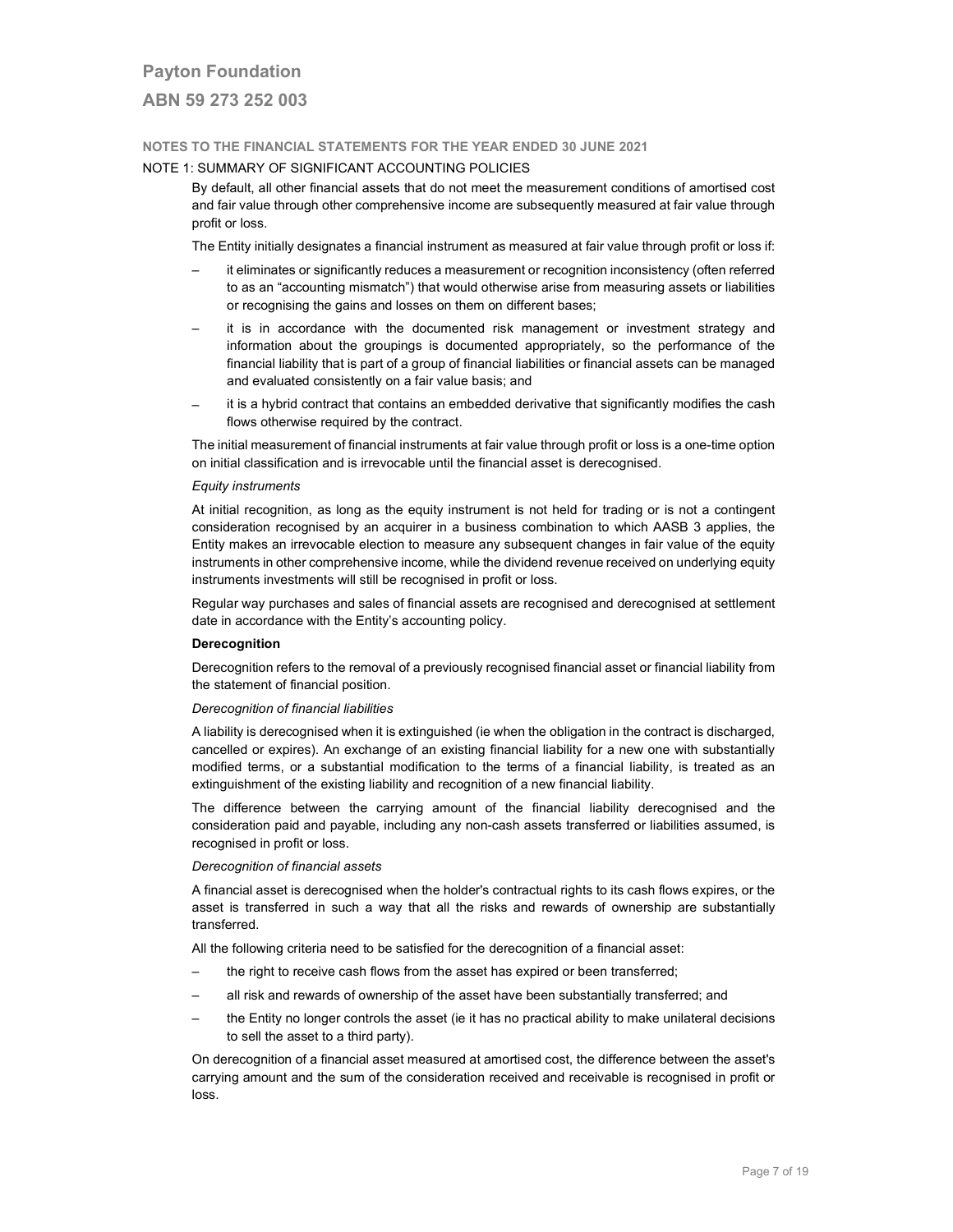### ABN 59 273 252 003

### NOTES TO THE FINANCIAL STATEMENTS FOR THE YEAR ENDED 30 JUNE 2021

### NOTE 1: SUMMARY OF SIGNIFICANT ACCOUNTING POLICIES

On derecognition of a debt instrument classified as fair value through other comprehensive income, the cumulative gain or loss previously accumulated in the investment revaluation reserve is reclassified to profit or loss.

On derecognition of an investment in equity that the Entity elected to classify as at fair value through other comprehensive income, the cumulative gain or loss previously accumulated in the investments revaluation reserve is not reclassified to profit or loss, but is transferred to retained earnings.

### Impairment

The Entity recognises a loss allowance for expected credit losses on:

- financial assets that are measured at amortised cost or fair value through other comprehensive income;
- lease receivables;
- contract assets (eg amount due from customers under contracts);
- loan commitments that are not measured at fair value through profit or loss; and
- financial guarantee contracts that are not measured at fair value through profit or loss.

Loss allowance is not recognised for:

- financial assets measured at fair value through profit or loss; or
- equity instruments measured at fair value through other comprehensive income.

Expected credit losses are the probability-weighted estimate of credit losses over the expected life of a financial instrument. A credit loss is the difference between all contractual cash flows that are due and all cash flows expected to be received, all discounted at the original effective interest rate of the financial instrument.

The Entity uses the following approaches to impairment, as applicable under AASB 9: Financial Instruments:

- the general approach;
- the simplified approach;
- the purchased or originated credit-impaired approach; and
- low credit risk operational simplification.

#### General approach

Under the general approach, at each reporting period, the Entity assesses whether the financial instruments are credit-impaired, and:

- if the credit risk of the financial instrument has increased significantly since initial recognition, the Entity measures the loss allowance of the financial instruments at an amount equal to the lifetime expected credit losses; and
- if there has been no significant increase in credit risk since initial recognition, the Entity measures the loss allowance for that financial instrument at an amount equal to 12-month expected credit losses.

#### Simplified approach

The simplified approach does not require tracking of changes in credit risk at every reporting period, but instead requires the recognition of lifetime expected credit loss at all times.

This approach is applicable to:

- trade receivables; and
- lease receivables.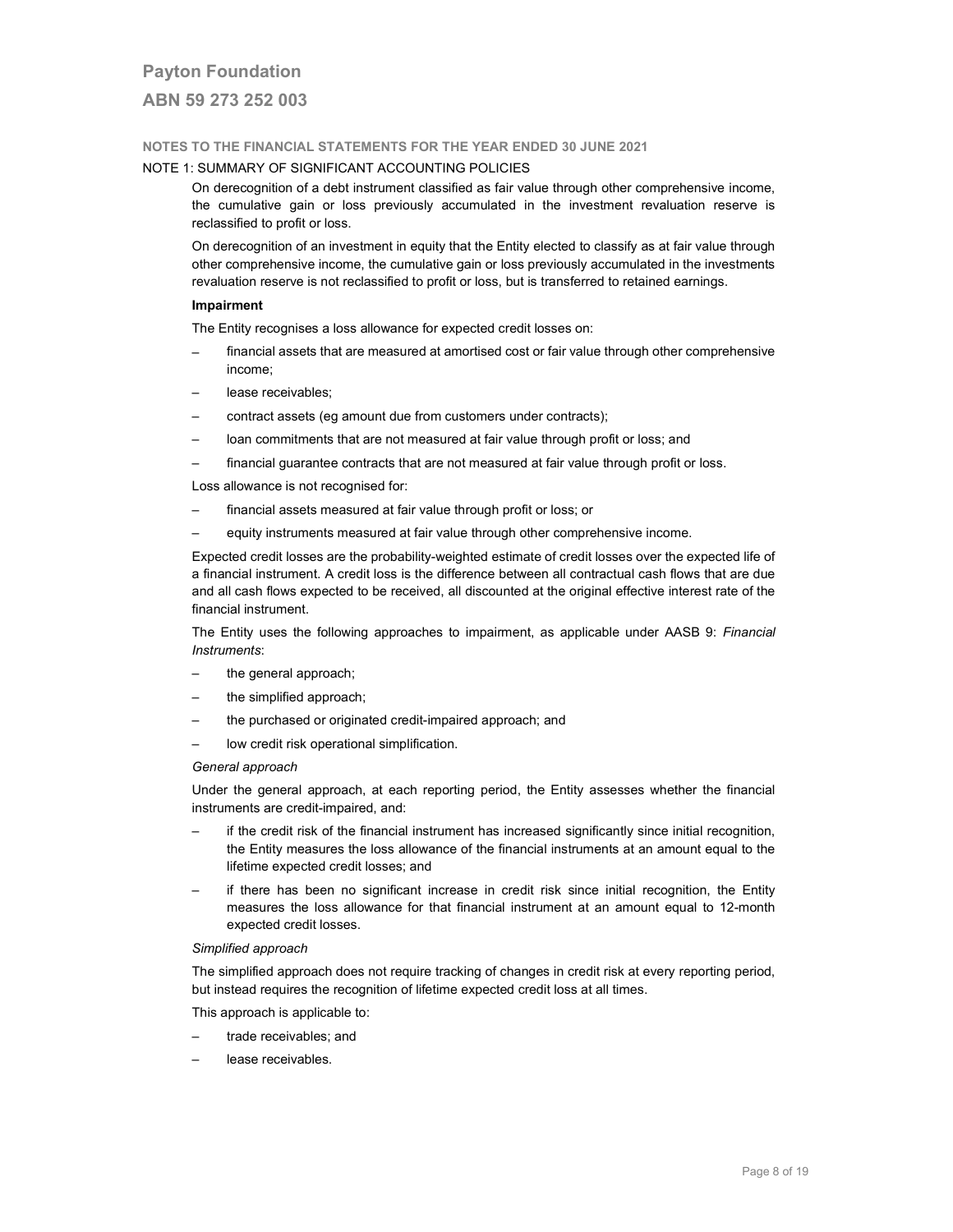### ABN 59 273 252 003

### NOTES TO THE FINANCIAL STATEMENTS FOR THE YEAR ENDED 30 JUNE 2021

### NOTE 1: SUMMARY OF SIGNIFICANT ACCOUNTING POLICIES

In measuring the expected credit loss, a provision matrix for trade receivables is used, taking into consideration various data to get to an expected credit loss (ie diversity of its customer base, appropriate groupings of its historical loss experience, etc).

### Purchased or originated credit-impaired approach

For a financial assets that are considered to be credit-impaired (not on acquisition or originations), the Entity measures any change in its lifetime expected credit loss as the difference between the asset's gross carrying amount and the present value of estimated future cash flows discounted at the financial asset's original effective interest rate. Any adjustment is recognised in profit or loss as an impairment gain or loss.

Evidence of credit impairment includes:

- significant financial difficulty of the issuer or borrower;
- a breach of contract (eg default or past due event);
- where a lender has granted to the borrower a concession, due to the borrower's financial difficulty, that the lender would not otherwise consider;
- the likelihood that the borrower will enter bankruptcy or other financial reorganisation; and
- the disappearance of an active market for the financial asset because of financial difficulties.

### Low credit risk operational simplification approach

If a financial asset is determined to have low credit risk at the initial reporting date, the Entity assumes that the credit risk has not increased significantly since initial recognition and, accordingly, it can continue to recognise a loss allowance of 12-month expected credit loss.

In order to make such a determination that the financial asset has low credit risk, the Entity applies its internal credit risk ratings or other methodologies using a globally comparable definition of low credit risk.

A financial asset is considered to have low credit risk if:

- there is a low risk of default by the borrower;
- the borrower has strong capacity to meet its contractual cash flow obligations in the near term; and
- adverse changes in economic and business conditions in the longer term, may, but not necessarily, reduce the ability of the borrower to fulfil its contractual cash flow obligations.

A financial asset is not considered to carry low credit risk merely due to existence of collateral, or because a borrower has a lower risk of default than the risk inherent in the financial assets, or lower than the credit risk of the jurisdiction in which it operates.

#### Recognition of expected credit losses in financial statements

At each reporting date, the Entity recognises the movement in the loss allowance as an impairment gain or loss in the statement of profit or loss and other comprehensive income.

The carrying amount of financial assets measured at amortised cost includes the loss allowance relating to that asset.

Assets measured at fair value through other comprehensive income are recognised at fair value with changes in fair value recognised in other comprehensive income. The amount in relation to change in credit risk is transferred from other comprehensive income to profit or loss at every reporting period.

c.

For financial assets that are unrecognised (eg loan commitments yet to be drawn, financial guarantees), a provision for loss allowance is created in the statement of financial position to recognise the loss allowance.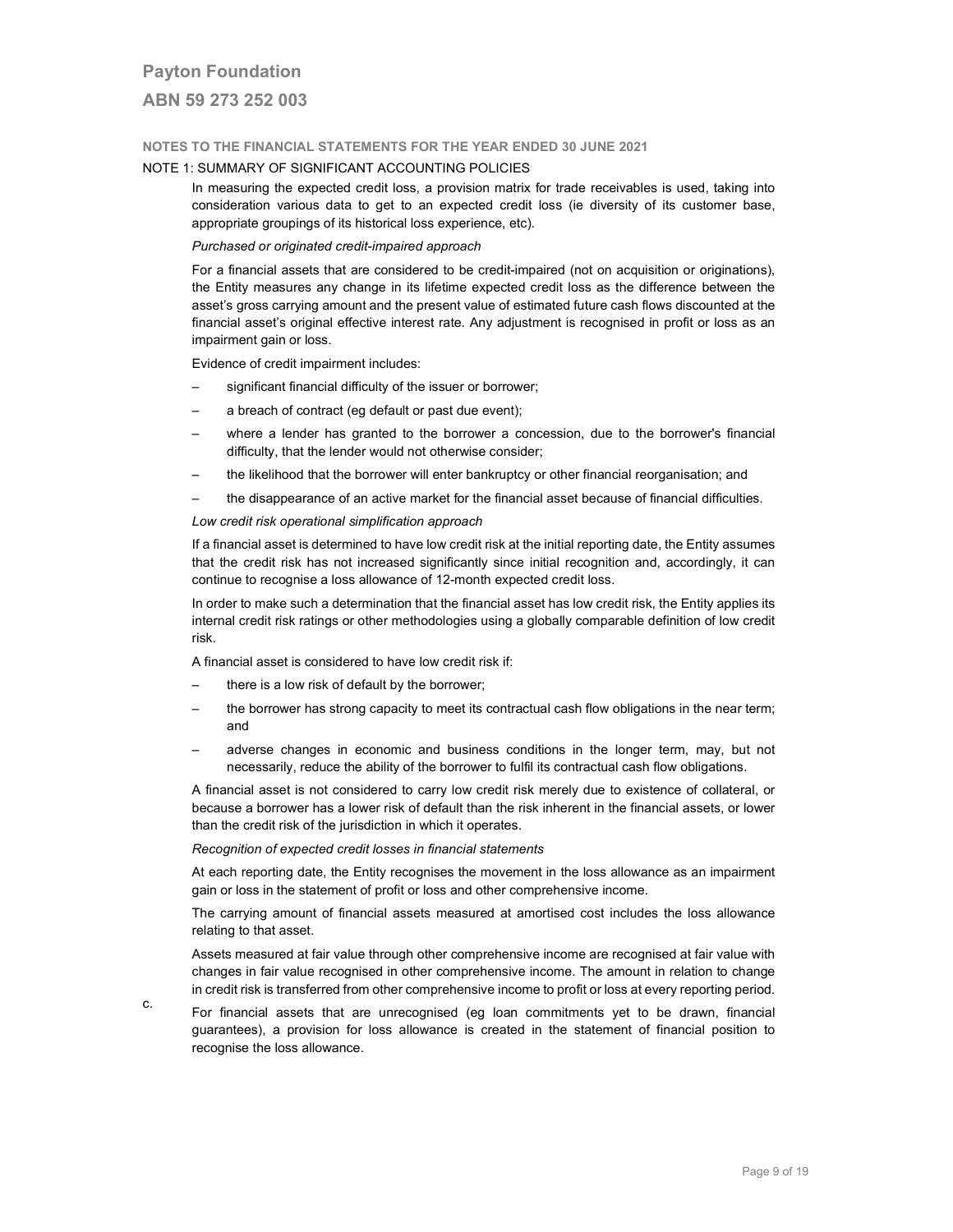### NOTES TO THE FINANCIAL STATEMENTS FOR THE YEAR ENDED 30 JUNE 2021

### NOTE 1: SUMMARY OF SIGNIFICANT ACCOUNTING POLICIES

### Impairment of Assets

At the end of each reporting period, the Entity reviews the carrying amounts of its tangible and intangible assets to determine whether there is any indication that those assets have been impaired. If such an indication exists, the recoverable amount of the asset, being the higher of the asset's fair value less costs of disposal and value in use, is compared to the asset's carrying amount. Any excess of the asset's carrying amount over its recoverable amount is recognised immediately in profit or loss.

Where the future economic benefits of the asset are not primarily dependent upon the asset's ability to generate net cash inflows and when the Entity would, if deprived of the asset, replace its remaining future economic benefits, value in use is determined as the depreciated replacement cost of an asset.

Where it is not possible to estimate the recoverable amount of a class of asset, the Entity estimates the recoverable amount of the cash-generating unit to which the asset belongs.

Where an impairment loss on a revalued asset is identified, this is debited against the revaluation surplus in respect of the same class of asset to the extent that the impairment loss does not exceed the amount in the revaluation surplus for that same class of asset.

### d. Cash and Cash Equivalents

Cash and cash equivalents include cash on hand, deposits held at-call with banks, other short-term highly liquid investments with original maturities of three months or less, and bank overdrafts.

### e.. Goods and Services Tax (GST)

Revenues, expenses and assets are recognised net of the amount of GST, except where the amount of GST incurred is not recoverable from the Australian Taxation Office (ATO).

Receivables and payables are stated inclusive of the amount of GST receivable or payable. The net amount of GST recoverable from, or payable to, the ATO is included with other receivables or payables in the statement of financial position.

 Cash flows are presented on a gross basis. The GST components of cash flows arising from investing or financing activities which are recoverable from, or payable to, the ATO are presented as operating cash flows included in receipts from customers or payments to suppliers.

### f. Income Tax

No provision for income tax has been raised as the entity is exempt from income tax under Div 50 of the Income Tax Assessment Act 1997.

### g. Critical Accounting Estimates and Judgements

 The directors evaluate estimates and judgements incorporated into the financial statements based on historical knowledge and best available current information. Estimates assume a reasonable expectation of future events and are based on current trends and economic data, obtained both externally and within the company.

### Key estimates

### (i) Available-for-sale investments

 The entity holds an unlisted investment in iCrypto Index Fund Pty Ltd, valuation at the end of the reporting period has been estimated, by directors, based on the underlying crypto-currency investment market at that time.

### h. Economic Dependence

 Payton Foundation is dependent on Payton Foundation Limited, acting in it's own capacity as a not-forprofit entity for administration services. At the date of this report, the Directors have no reason to believe the entity will not continue to support Payton Foundation.

### i. Fair Value of Assets and Liabilities

The entity measures some of its assets and liabilities at fair value on either a recurring or non-recurring basis, depending on the requirements of the applicable Accounting Standard.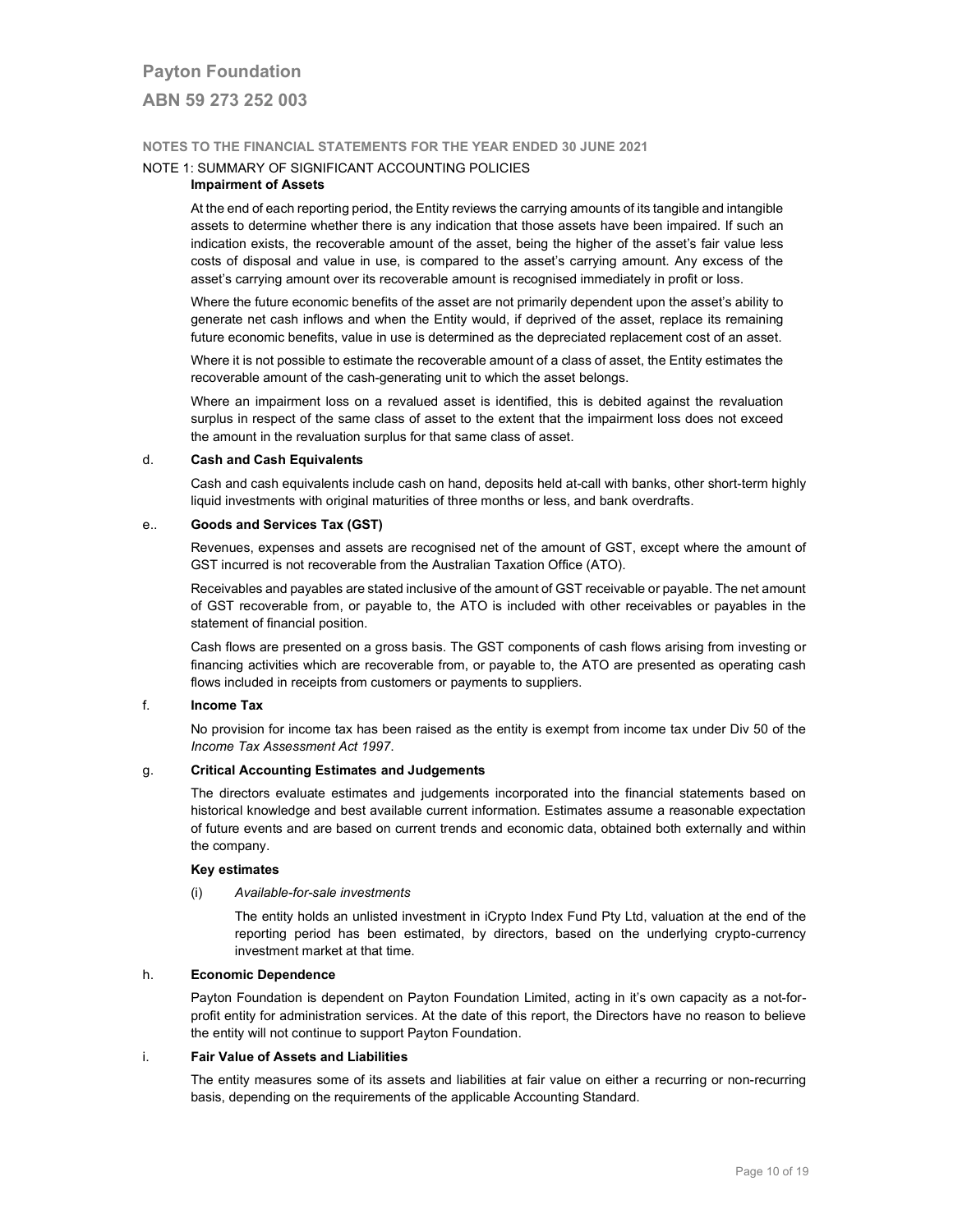### NOTES TO THE FINANCIAL STATEMENTS FOR THE YEAR ENDED 30 JUNE 2021

### NOTE 1: SUMMARY OF SIGNIFICANT ACCOUNTING POLICIES

 "Fair value" is the price the entity would receive to sell an asset or would have to pay to transfer a liability in an orderly (i.e. unforced) transaction between independent, knowledgeable and willing market participants at the measurement date.

As fair value is a market-based measure, the closest equivalent observable market pricing information is used to determine fair value. Adjustments to market values may be made having regard to the characteristics of the specific asset or liability. The fair values of assets and liabilities that are not traded in an active market are determined using one or more valuation techniques. These valuation techniques maximise, to the extent possible, the use of observable market data.

 To the extent possible, market information is extracted from the principal market for the asset or liability (ie the market with the greatest volume and level of activity for the asset or liability). In the absence of such a market, market information is extracted from the most advantageous market available to the entity at the end of the reporting period (i.e. the market that maximises the receipts from the sale of the asset or minimises the payments made to transfer the liability, after taking into account transaction costs and transport costs).

 For non-financial assets, the fair value measurement also takes into account a market participant's ability to use the asset in its highest and best use or to sell it to another market participant that would use the asset in its highest and best use.

The fair value of liabilities and the entity's own equity instruments (if any) may be valued, where there is no observable market price in relation to the transfer of such financial instruments, by reference to observable market information where such instruments are held as assets. Where this information is not available, other valuation techniques are adopted and, where significant, are detailed in the respective note to the financial statements.

### j. New Accounting Standards for Application in Future Periods

 The directors have assessed all new and amended accounting standards issued and effective for financial reporting periods beginning on or after 1 July 2020, and determine there to be no effect on the current year financial statements.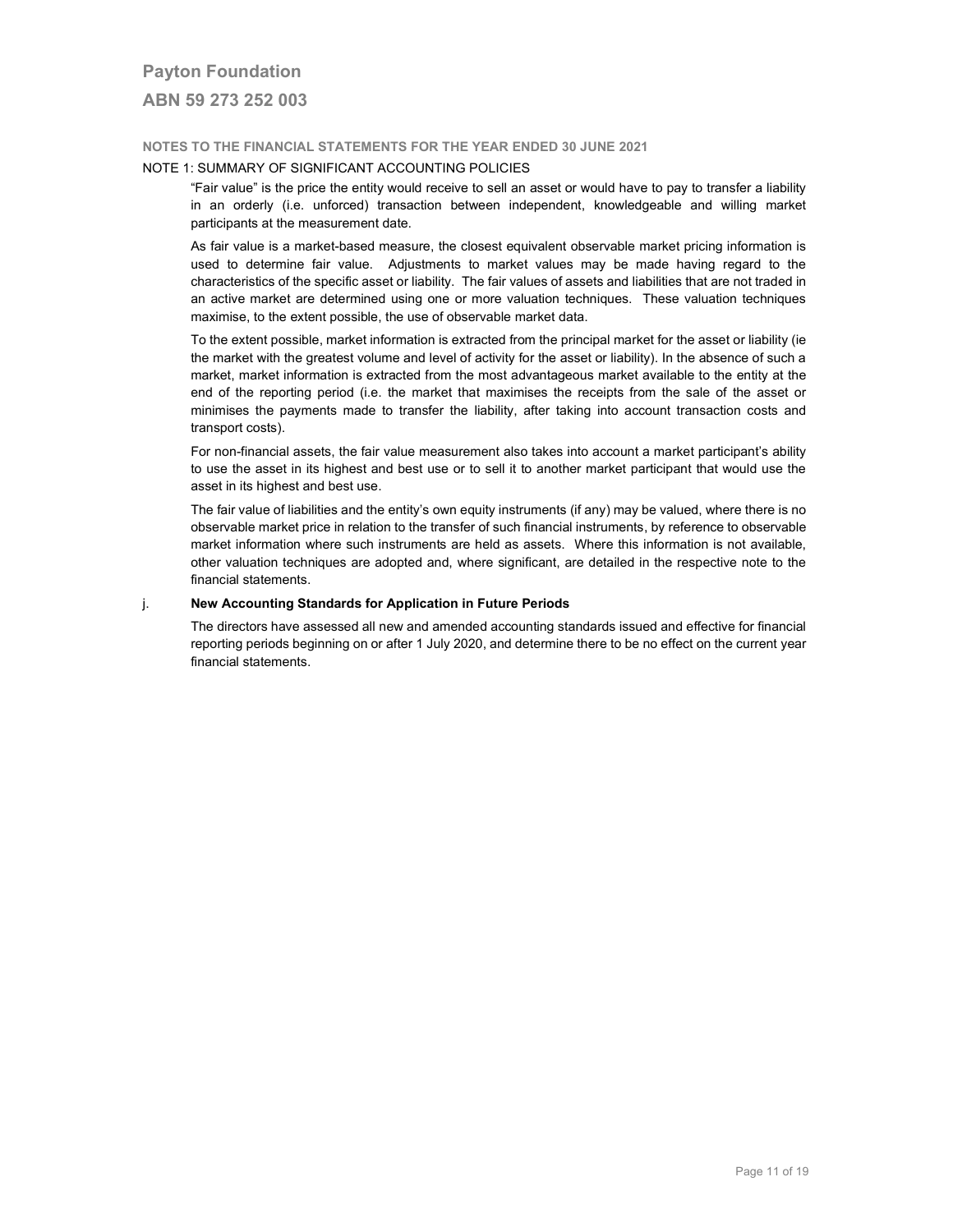### ABN 59 273 252 003

### NOTES TO THE FINANCIAL STATEMENTS FOR THE YEAR ENDED 30 JUNE 2021

### NOTE 2: REVENUE AND OTHER INCOME

|                           |                                                                                   | 2021    | 2020            |
|---------------------------|-----------------------------------------------------------------------------------|---------|-----------------|
|                           |                                                                                   | \$      | \$              |
| <b>Revenue</b>            |                                                                                   |         |                 |
|                           | Donations                                                                         | 104,921 | 82,631          |
| <b>Total revenue</b>      |                                                                                   | 104,921 | 82,631          |
| Other income              |                                                                                   |         |                 |
|                           | interest received on financial assets not at fair value through<br>profit or loss | 5       | 12              |
| <b>Total other income</b> |                                                                                   | 5       | 12 <sup>2</sup> |
|                           | Total revenue and other income                                                    | 104,926 | 82,643          |
|                           |                                                                                   |         |                 |
|                           | NOTE 3: PROFIT FOR THE YEAR                                                       |         |                 |
|                           |                                                                                   | 2021    | 2020            |
|                           |                                                                                   | \$      | \$              |
|                           | <b>Expenses</b>                                                                   |         |                 |
|                           | Donations to deductible gift recipients:-                                         |         |                 |
|                           | <b>Fusion Community Care</b>                                                      | 12,800  | 11,258          |
|                           | SOS Health Foundation Ltd<br>$\blacksquare$                                       |         | 6,000           |
|                           | Watoto Australia Trust<br>$\sim$                                                  | 7,300   | 1,000           |
|                           | The Babes Project Australia Ltd<br>$\blacksquare$                                 | 6,960   | 14,425          |
|                           | Zoe Foundation Australia Ltd                                                      | 37,400  | 17,350          |
|                           | <b>Ruel Foundation</b>                                                            |         | 12,500          |
|                           | <b>Edmund Rice Foundation</b>                                                     |         | 13,500          |
|                           | Christians Helping in Primary Schools Inc<br>$\overline{\phantom{0}}$             |         | 5,000           |
|                           | Kid Hope<br>$\blacksquare$                                                        | 4,500   |                 |
|                           | Southern Peninsula Community Support and<br>$\qquad \qquad \blacksquare$          |         |                 |
|                           | Information Centre Inc.                                                           | 466     |                 |
|                           | HANZA Inc (Homeshare)<br>$\overline{\phantom{a}}$                                 | 1,250   |                 |
|                           | Chain Reaction Challenge Foundation<br>$\blacksquare$                             | 1,000   |                 |
|                           | Bank charges                                                                      | 479     | 526             |
|                           | <b>Audit Fees</b>                                                                 | 3,000   | 3,000           |
|                           |                                                                                   | 75,155  | 84,559          |
|                           |                                                                                   |         |                 |

### NOTE 4: CASH AND CASH EQUIVALENTS

|                | 2021   | 2020  |
|----------------|--------|-------|
|                | S      | \$    |
| <b>CURRENT</b> |        |       |
| Cash at bank   | 31,304 | 4,533 |
|                | 31,304 | 4,533 |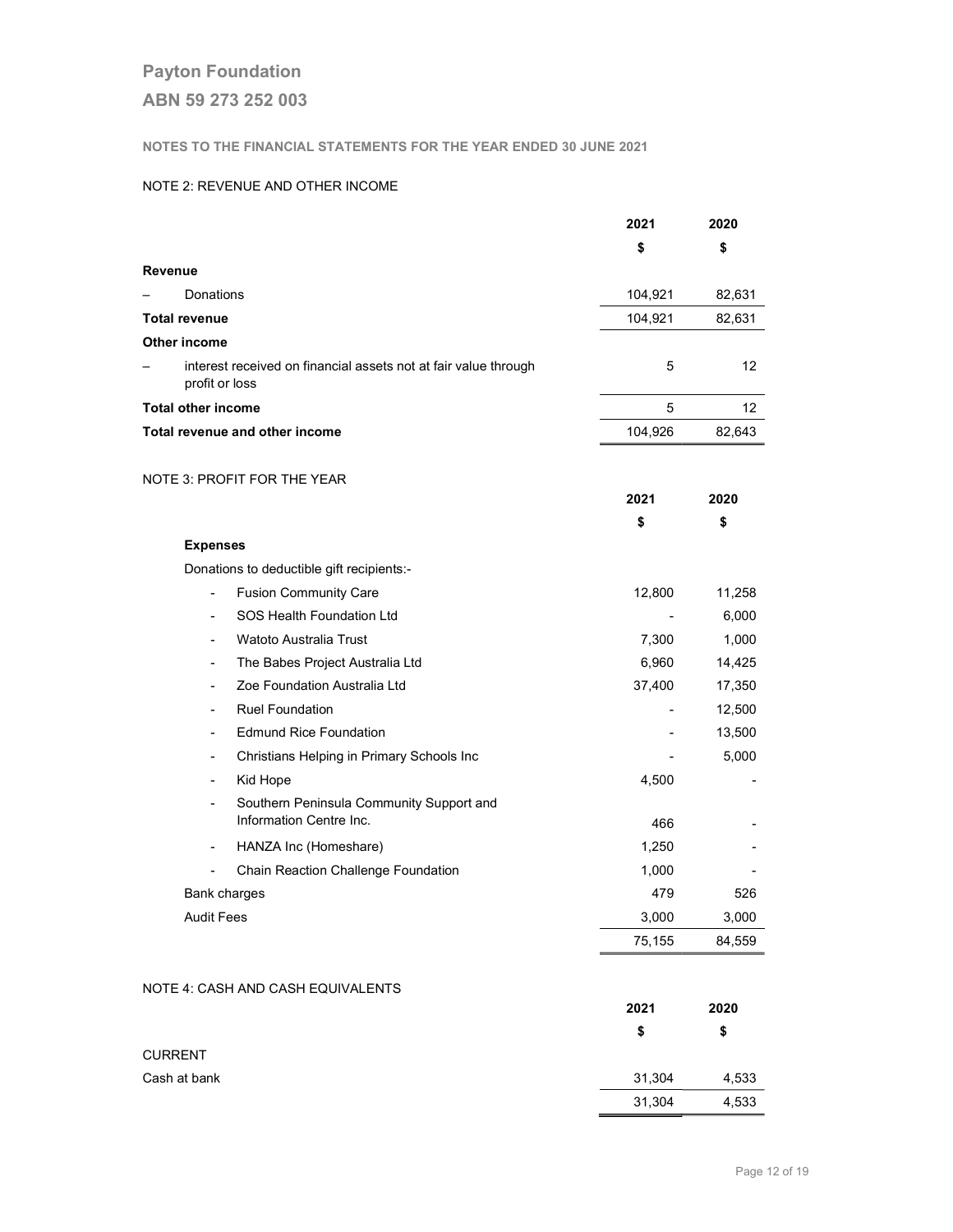### NOTES TO THE FINANCIAL STATEMENTS FOR THE YEAR ENDED 30 JUNE 2021

|                                                                                                                                                                                               |    | 2021  | 2020  |
|-----------------------------------------------------------------------------------------------------------------------------------------------------------------------------------------------|----|-------|-------|
|                                                                                                                                                                                               |    | \$    | \$    |
| <b>NON-CURRENT</b>                                                                                                                                                                            |    |       |       |
| Available-for-sale financial assets                                                                                                                                                           | 11 | 5,000 | 5,000 |
| Available-for-sale financial assets                                                                                                                                                           |    |       |       |
| a.<br>Investment in iCrypto Index Fund Pty Ltd at fair value:                                                                                                                                 |    |       |       |
| Opening balance                                                                                                                                                                               |    | 5,000 | 5,000 |
| Donation of investment                                                                                                                                                                        |    |       |       |
| Fair value remeasurement gains/(losses)                                                                                                                                                       |    |       |       |
| Balance at the end of the year                                                                                                                                                                | 11 | 5,000 | 5,000 |
| Available-for-sale financial assets comprise investments in                                                                                                                                   |    |       |       |
| "B" class shares and deposit notes in an unlisted entity,<br>iCrypto Index Fund Pty Ltd. Deposit notes were converted to<br>additional "B" class shares on the 31 <sup>st</sup> December 2018 |    |       |       |
| <b>NOTE 5: OTHER ASSETS</b>                                                                                                                                                                   |    |       |       |
|                                                                                                                                                                                               |    | 2021  | 2020  |
|                                                                                                                                                                                               |    | \$    | \$    |
| <b>CURRENT</b>                                                                                                                                                                                |    |       |       |
| <b>GST</b> refundable                                                                                                                                                                         |    |       | 300   |
|                                                                                                                                                                                               |    |       | 300   |
| NOTE 6: TRADE & OTHER PAYABLES                                                                                                                                                                |    |       |       |
|                                                                                                                                                                                               |    | 2021  | 2020  |
|                                                                                                                                                                                               |    | \$    | \$    |
| <b>CURRENT</b>                                                                                                                                                                                |    |       |       |
| Trade payables                                                                                                                                                                                |    |       | 3,300 |
|                                                                                                                                                                                               |    |       | 3,300 |

### NOTE 7: EVENTS AFTER THE REPORTING PERIOD

The directors are not aware of any significant events since the end of the reporting period.

### NOTE 8: KEY MANAGEMENT PERSONNEL COMPENSATION

Any person(s) having authority and responsibility for planning, directing and controlling the activities of the entity, directly or indirectly, including any director (whether executive or otherwise) of that entity, is considered key management personnel (KMP).

No remuneration was paid to KMP of the entity during the year.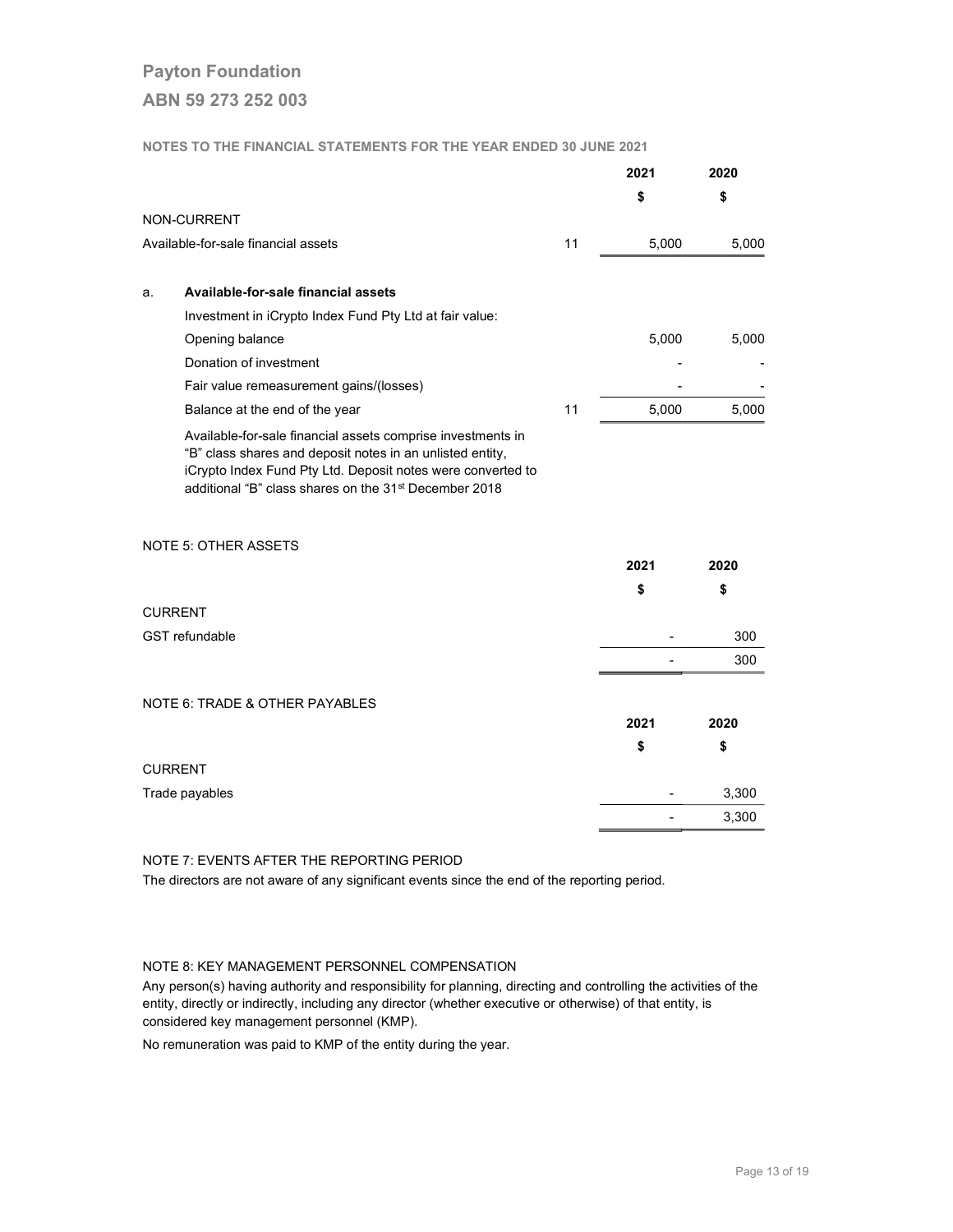### NOTES TO THE FINANCIAL STATEMENTS FOR THE YEAR ENDED 30 JUNE 2021

### NOTE 9: OTHER RELATED PARTY TRANSACTIONS

Other related parties include close family members of key management personnel and entities that are controlled or jointly controlled by those key management personnel individually or collectively with their close family members.

Transactions between related parties are on normal commercial terms and conditions no more favourable than those available to other parties unless otherwise stated.

During the year Payton Foundation Limited was the Trustee for Payton Foundation, Payton Foundation Limited also acted in its own right as a not-for-profit registered charity. It provided administration services at no cost to Payton Foundation.

During the year donations were received from the following related parties:

|                          |                                                              | 2021   | 2020   |  |
|--------------------------|--------------------------------------------------------------|--------|--------|--|
|                          |                                                              | 5      | S      |  |
| $\overline{\phantom{0}}$ | Directors of Payton Foundation Limited                       | 61.405 | 8.512  |  |
| $\overline{\phantom{0}}$ | The trustee: Payton Foundation Limited                       | 1.000  | 200    |  |
| $\overline{\phantom{0}}$ | Related Entity of the Directors of Payton Foundation Limited | 1.300  | 4,600  |  |
|                          | TOTAL                                                        | 63.705 | 13,312 |  |

### NOTE 10: FINANCIAL RISK MANAGEMENT

The company's financial instruments consist mainly of deposits with banks, local money market instruments, short-term investments, accounts receivable and payable, and leases.

The carrying amounts for each category of financial instruments, measured in accordance with AASB 139: Financial Instruments: Recognition and Measurement as detailed in the accounting policies to these financial statements, are as follows:

|                                     | <b>Note</b> | 2021   | 2020  |
|-------------------------------------|-------------|--------|-------|
|                                     |             | \$     | \$    |
| <b>Financial assets</b>             |             |        |       |
| Cash and cash equivalents           | 4           | 31,304 | 4,533 |
| <b>GST</b> refundable               | 5           |        | 300   |
| Available-for-sale financial assets | 4a, 11      | 5,000  | 5,000 |
| <b>Total financial assets</b>       |             | 36,304 | 9,833 |
| <b>Financial liabilities</b>        |             |        |       |
| Trade payables                      | 6           |        | 3,300 |
| <b>Total financial liabilities</b>  |             |        | 3,300 |

Refer to Note 11 for detailed disclosures regarding the fair value measurement of the company's financial assets.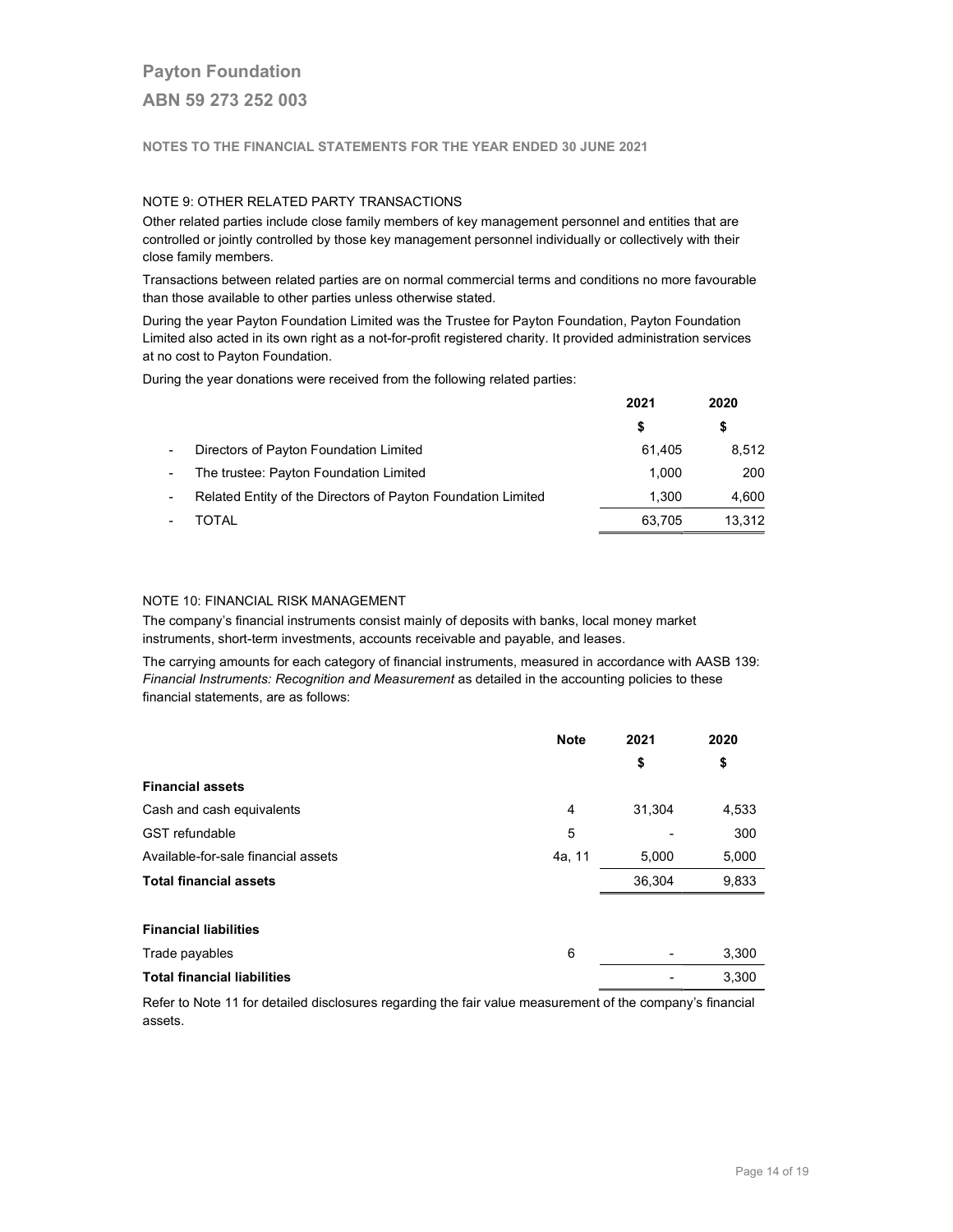### NOTES TO THE FINANCIAL STATEMENTS FOR THE YEAR ENDED 30 JUNE 2021

### NOTE 11: FAIR VALUE MEASUREMENTS

The entity has the following assets, as set out in the table below, that are measured at fair value on a recurring basis after initial recognition. The company does not subsequently measure any liabilities at fair value on a recurring basis and has no assets or liabilities that are measured at fair value on a nonrecurring basis.

|                                          | <b>Note</b> | 2021  | 2020  |
|------------------------------------------|-------------|-------|-------|
| Recurring fair value measurements        |             | S     | S     |
| Financial assets                         |             |       |       |
| Available-for-sale financial assets:     |             |       |       |
| Investment in iCrypto Index Fund Pty Ltd | 4a          | 5.000 | 5,000 |
|                                          |             | 5.000 | 5.000 |

(i) The investment value in iCrypto Index Fund Pty Ltd has been estimated, by directors, based on the underlying crypto-currency investment market at the end of the reporting period.

### NOTE 12: RESERVES

### a. Financial Assets Reserve

The financial assets reserve records revaluation increments and decrements (that do not represent impairment write-downs) that relate to financial assets classified as available-for-sale.

### NOTE 13: ENTITY DETAILS

Suite 2, Level 27, 60 City Road Suite 2, Level 27, 60 City Road Southbank, VIC 3006 Southbank, VIC 3006 Australia Australia

The registered office of the entity is The principal place of business is: